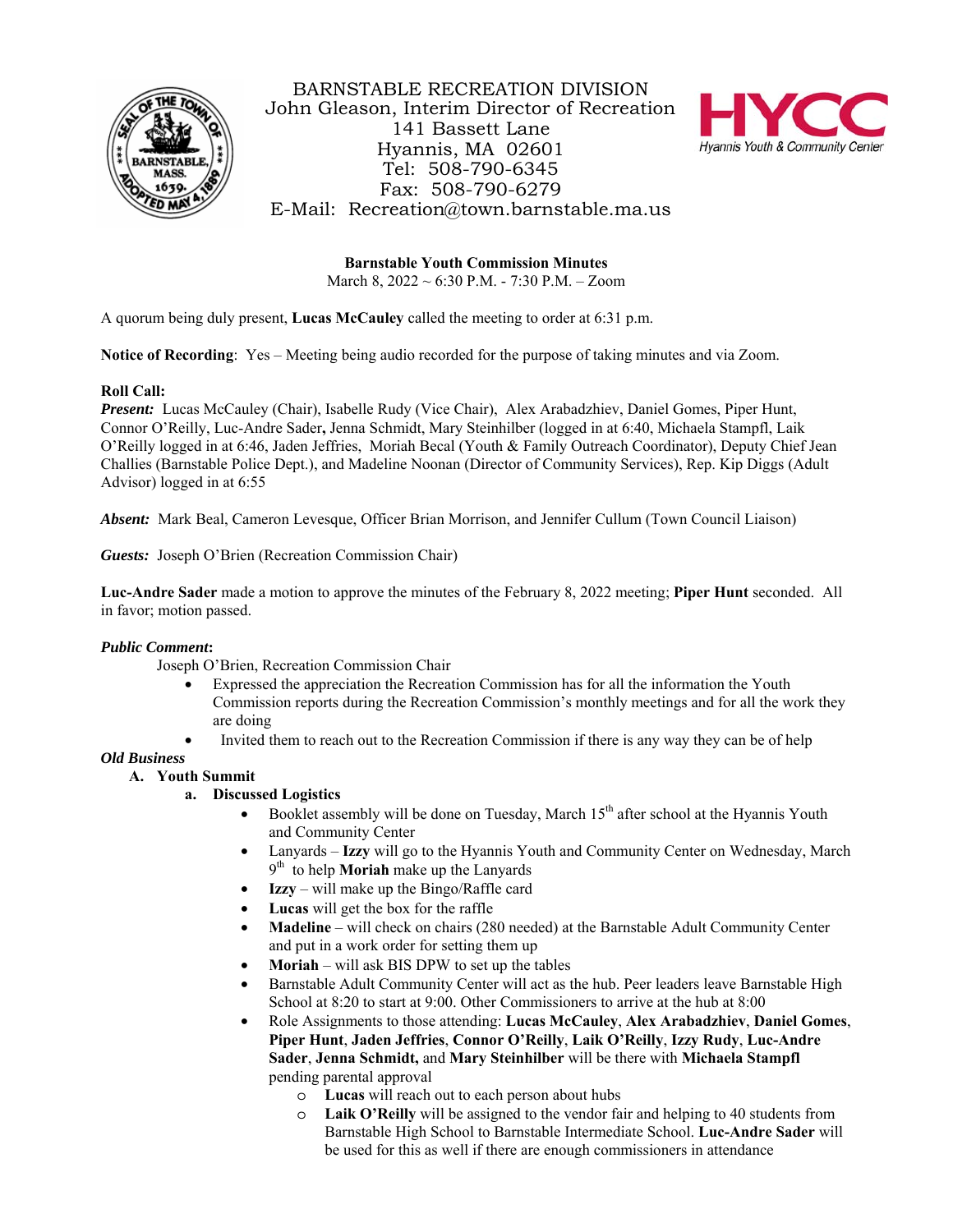- o All others will be assigned to groups or to the Community Center
- o **Lucas** will send out an informational email to all

### **B. Sub-Committees Reports**

- **a. Job Fair Luc-Andre Sader**, total count was 283. A good variety of businesses attended. Job discussion room could be better utilized. It would help to find a better way to attract people to go in. **Jean Challies** suggested getting the information to those who enter in an easier and faster format with handouts possibly being more effective. Discussion continued on whether to have a person there for students to speak to and ask questions to
- **b. Suicide Self Harm Mary Steihilber** no longer present. **Lucas McCauley** Discussed what direction they want to take. Another meeting in early May will be needed.
	- **Kipp Diggs** spoke to Principal Liz Fernandes about the Nan Project which has a similar format as One Love and is about suicide prevention. He suggested they look at it
	- **Izzy** said discussed different formats. They will look into different avenues whether it is My Ascension or the Nan Project

# **C. One Love**

- **a.** Art Presentation **Izzy Rudy** said this is more Delaney's project. **Moriah** said Delaney sent an email stating the art project competition got moved to April  $29<sup>th</sup>$
- **b.** St. John Paul April  $5<sup>th</sup>$  **Izzy Rudy** said she and Delaney met with the Principal, Ms. Val, and they are good to go. It was discussed about removing two things from the slideshow - the Trevor Project and the one statistic. There will be six groups. They want to see the University of New Hampshire survey beforehand before deciding if they want to do the survey.
	- **Lucas** received more information on what how the survey is presented. The study is about the effectiveness of One Love
- **c.** Barnstable High School **Lucas McCauley** said it has to be April 13<sup>th</sup>. **Lucas** will not be able to attend so others will have to present
	- **Izzy** said she and Delaney and the two teen ambassadors from St. John Paul could lead this. **Izzy** will reach out to St. John Paul to ask them. **Laik** said she would be willing to do a presentation
	- Moriah will reach out to adult and youth facilitators for their availability (16 adults and 16 youth are needed for Barnstable)
- d. Sturgis East **Lucas McCauley** asked about dates.
	- **Moriah** said May 23<sup>rd</sup> is the date that will work and this was discussed. Decision will be made after Moriah confirm the location of where it will be held.

### **D. My Ascension Documentary**

**a. Lucas McCauley** - All commissioners need to complete the survey that was sent out. **Moriah** will resend it.

### **E. Individual meeting with Lucas McCauley and Izzy Rudy**

**a.** No discussion

### *New Business:*

- **A. Matters not reasonable anticipated by the Chair** 
	- **Kipp Diggs**  The Youth Commission's visit to the State House will be on May 4, 2022
	- **Lucas McCauley** Thanked **Kipp Diggs** for getting the funds for the Youth Commission
	- **Izzy** attended the Recreation Commission meeting on March 7, 2022. She reported that:
		- o Disc Golf Course update
		- o Little League Programs update
		- o Staff Needed at the Hyannis Youth and Community Center
		- o Beach Aide/Lifeguards are needed and it is requested to pass this along
		- o Snack Bar at the Hyannis Youth and Community Center needs a vendor so there was discussion around this and if anyone knows anyone who may be interested reach out to John Gleason
	- **Moriah** please put on next month's Agenda who will attend the next Recreation Commission meeting

**Laik O'Reilly** made a motion to adjourn. **Izzy Rudy** seconded. All in favor. Motion passed. Meeting adjourned at 8:10 p.m.